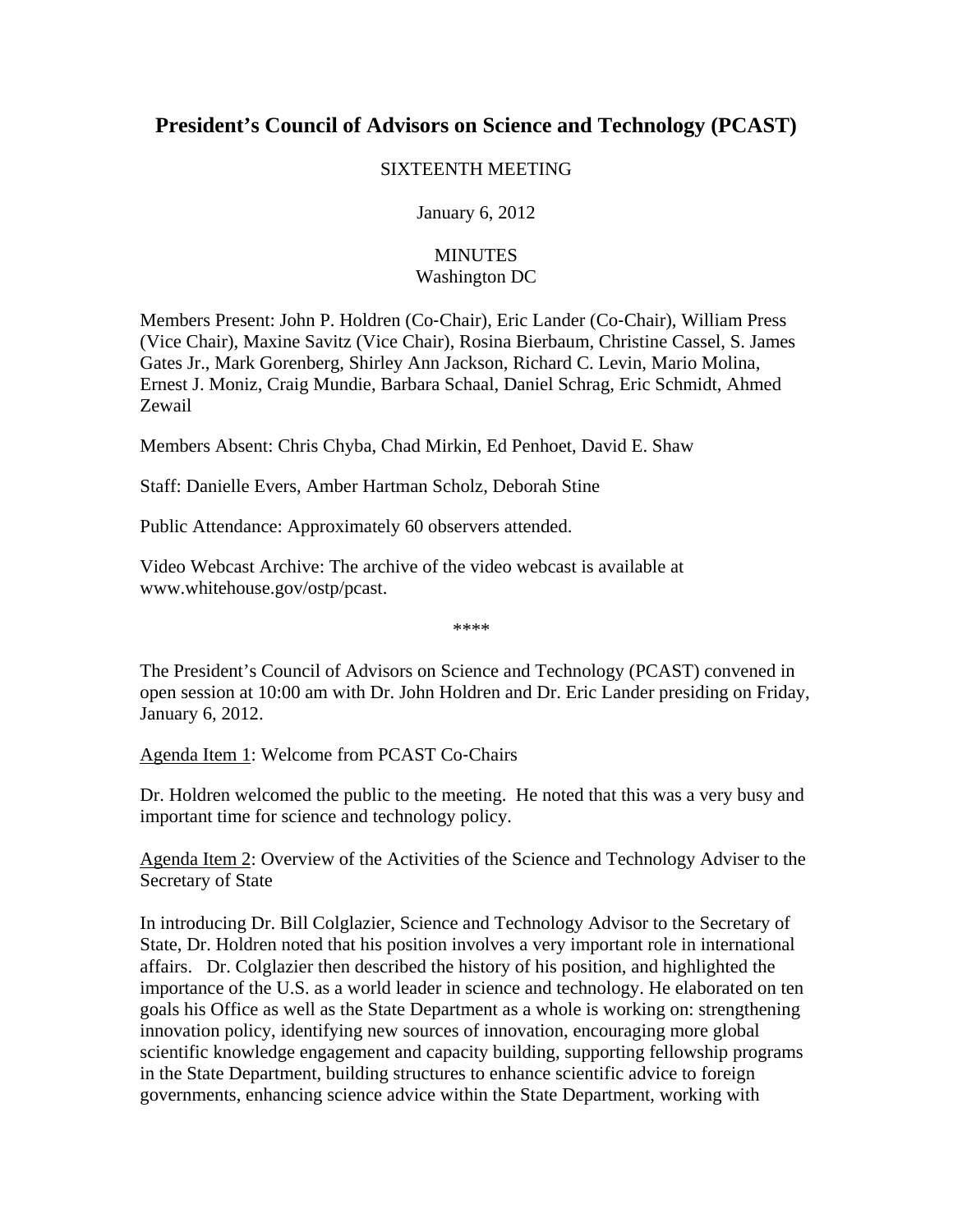disciplinary societies to facilitate U.S. and foreign scientist interactions, reinvigorating partnerships with USAID, supporting women in science and engineering, and identifying disruptive and transformative technologies and foresight to support developing countries' scientific infrastructure. Dr. Colglazier was hopeful that the State Department would have the opportunity to develop science and technology partnerships between the public and private sectors to meet these goals.

PCAST members asked questions concerning the benefits of interactions between academies and nongovernmental sectors, the continuation of building American universities in other countries, the possibility of cooperation with the Peace Corps, and encouraging the State Department to develop a strategy for global science and technology engagement.

## Agenda Item 3: PCAST Study Update

Dr. Eric Lander indicated the purpose of this session was to update the public regarding ongoing PCAST studies. He then introduced Dr. William Press to provide an update on PCAST's study on the future of the U.S. science and technology enterprise. Dr. Press stated that the study will address will entail making the connection between basic research enterprise and the developmental benefits of science, innovation, invention, and jobs. Dr. Maxine Savitz then indicated PCAST would update its 2010 report in on state of nanotechnology research and development. Dr. Savitz said that a letter report, hopefully to be approved at the March PCAST meeting, will assess the progress of the recommendations from the 2010 report. PCAST will then be able to decide if additional recommendations are needed. Lastly, Dr. Lander described PCAST's study on advancing drug development and evaluation that will address the innovation gap between using basic research and applying it for therapy purposes. PCAST is currently working on a solution to respond to this challenge, as well as on solutions to accelerate bridging this gap through partnerships and improving infrastructure for clinical trials.

#### Agenda Item 4: Overview of the Activities of the U.S. Chief Information Officer

Dr. Holdren introduced Steven VanRoekel, U.S. Chief Information Officer at the Office of Management and Budget in the White House. Steven VanRoekel discussed the new pressures that have affected the federal IT infrastructure and government technologies. In order to alleviate these pressures, VanRoekel encouraged focusing on returns on investments, closing the productivity gap within the government by working with the private sector, engaging citizens and businesses with the government, increasing cybersecurity by using programs such as FedRamp, and building more efficient infrastructure for IT within the government. VanRoekel emphasized the importance of keeping pace with the growth of technologies in order to build on infrastructure projects. He concluded by urging private sector employees to work for the government, through fellowships and other opportunities.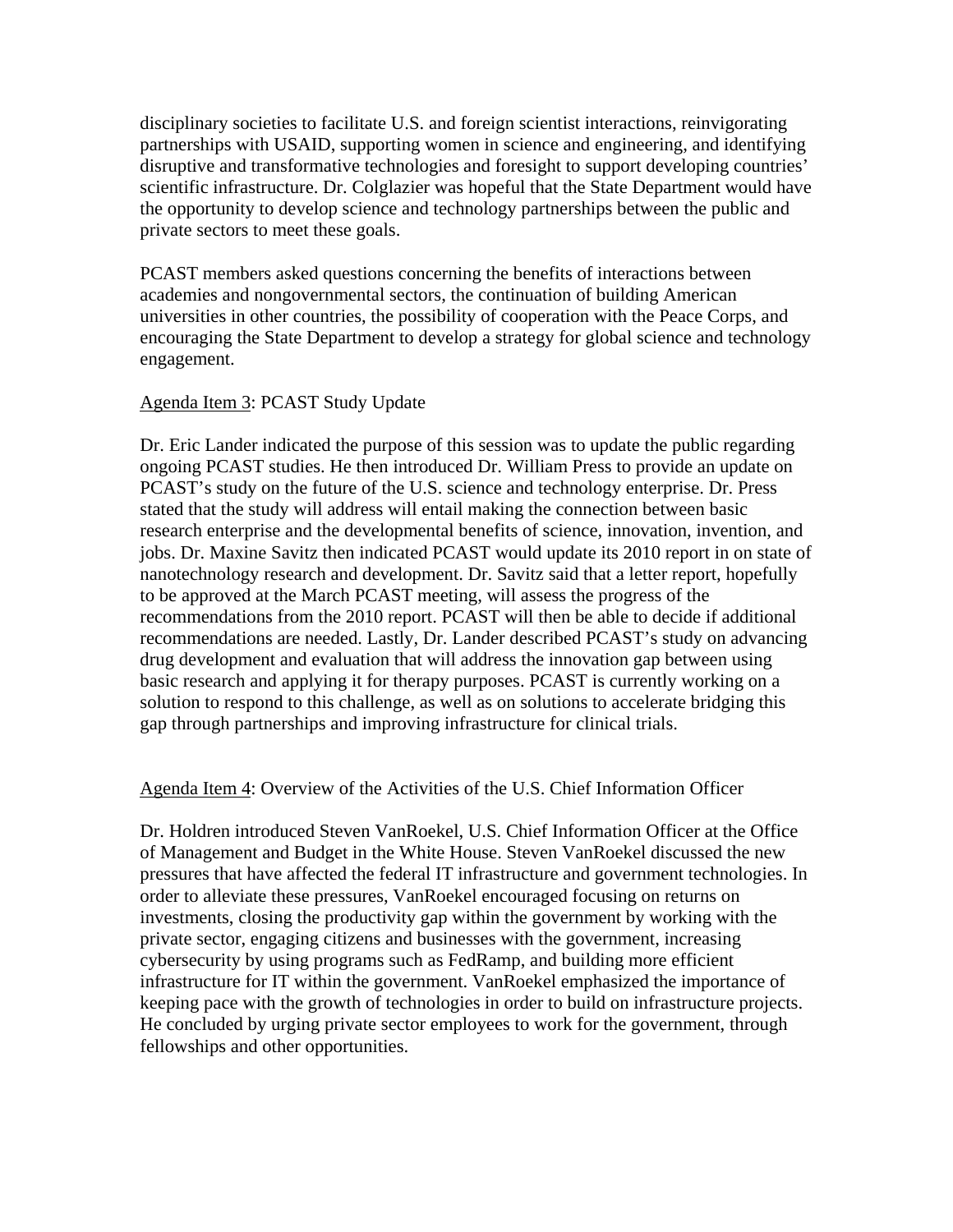PCAST members asked questions on the need for systematic analysis for priority of simplifications, using top coder models for finding solutions, working with other agencies to streamline technology, standardizing and making data accessible across agencies, and increasing the fundamental understanding of how the government works. Questions were also asked about the progress of the new Internet Protocol Version 6's (IPV6) and its movement within the government.

\*\*\*\*

Agenda Item 5: Public Comment

Five members of the public provided comments to PCAST in person. The following individuals provided oral comment:

*Kelly Cleland, Researcher, Office of Population Research at Princeton University and also Executive Director of the American Society for Emergency Contraception;* 

*Susan F. Wood, speaking on behalf of the Project on Scientific Knowledge and Public Policy, and the Jacobs Institute of Women's Health at the George Washington University School of Public Health and Health Services;* 

*Douglas Laube, Board Chair, Physicians for Reproductive Choice and Health;* 

*Wayne Shields, President, Association of Reproductive Health Professionals;* 

*Francesca Grifo, Director of Scientific Integrity Program at the Union of Concerned Scientists.* 

Dr. Holdren then provided his reflections on the comments.

\*\*\*\*

Agenda Item 6: Commerce Department's New Report on the Competitiveness and Innovative Capacity of the United States

Dr. Holdren introduced Secretary of Commerce John Bryson. Secretary Bryson discussed the Commerce Department's new "COMPETES" report which focuses on the competitiveness and innovation of the US economy. The report attributes the success of the American economy not only due to good entrepreneurship and successful companies, but also to smart federal investments and accomplishments in the public sector (specifically in education, infrastructure, and research). According to the report, the private sector has a tendency to underinvest in projects; federal aid to counter this underinvestment is crucial and has huge beneficial results and advancements. He cited the semiconductor industry as a good example of both public sector and federal investment and encouraged strengthening the advanced manufacturing sector. Bryson described some of the steps the current administration is taking to enhance U.S.